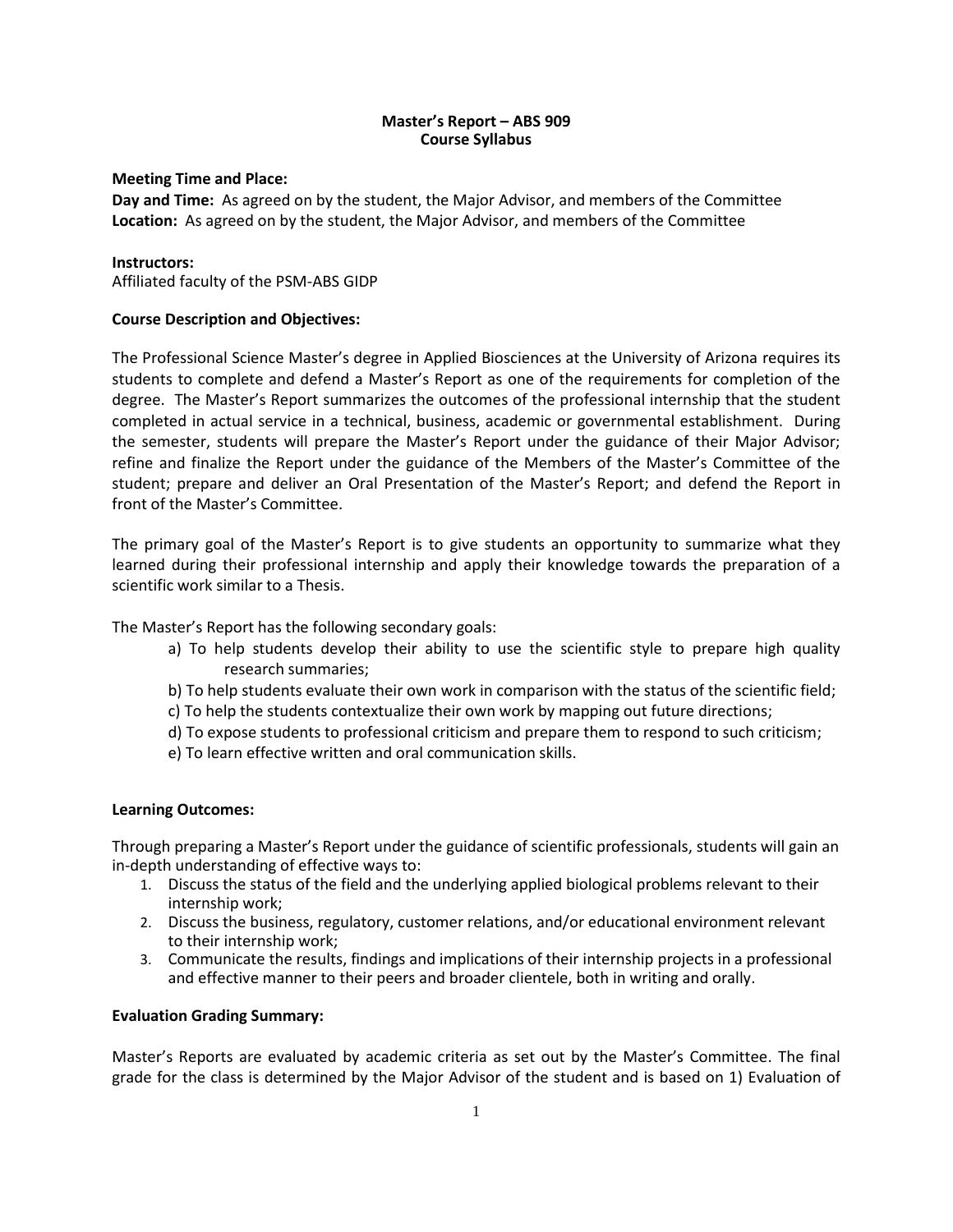the written Master's Report by the Committee, 2) Evaluation of the oral defense of the Master's Report by the Committee. The final grade will be calculated according to the following formula:

| Submission of all required forms and documents        | .5% |
|-------------------------------------------------------|-----|
| Evaluation of the written Master's Report             | 55% |
| Evaluation of the oral defense of the Master's Report | 40% |

#### **Absence and Class Participation Policy (required)**

The UA's policy concerning Class Attendance, Participation, and Administrative Drops is available at: [http://catalog.arizona.edu/policy/class-attendance-participation-and-administrative-drop.](http://catalog.arizona.edu/policy/class-attendance-participation-and-administrative-drop) The UA policy regarding absences for any sincerely held religious belief, observance or practice will be accommodated where reasonable[, http://policy.arizona.edu/human-resources/religious-accommodation-policy.](http://policy.arizona.edu/human-resources/religious-accommodation-policy) Absences pre-approved by the UA Dean of Students (or Dean Designee) will be honored. See: <https://deanofstudents.arizona.edu/absences>

#### **Course Communications:**

University Email and personal interaction in the laboratory.

#### **Required Texts or Readings:**

There are no required textbooks.

### **Final Examination or Project:**

There is no final exam for this course.

#### **Grading Scale:**

S, P, F grading: For the majority of individual studies courses, one of the grade systems available is the special grades of S, P, F. Grades of S (superior), P (pass), and F (fail) are not included in the calculation of the GPA, nor do they count toward meeting the criteria for dean's list, honorable mention, or academic distinctions.

#### **Classroom Behavior Policy:**

To foster a positive learning environment, students and instructors have a shared responsibility. We want a safe, welcoming, and inclusive environment where all of us feel comfortable with each other and where we can challenge ourselves to succeed. To that end, our focus is on the tasks at hand and not on extraneous activities (e.g., texting, chatting, reading a newspaper, making phone calls, web surfing, etc.). Students are asked to refrain from disruptive conversations with people sitting around them during lecture. Students observed engaging in disruptive activity will be asked to cease this behavior. Those who continue to disrupt the class will be asked to leave lecture or discussion and may be reported to the Dean of Students.

#### **Threatening Behavior Policy:**

Required language: The UA Threatening Behavior by Students Policy prohibits threats of physical harm to any member of the University community, including to oneself. See [http://policy.arizona.edu/education-and-student-affairs/threatening-behavior-students.](http://policy.arizona.edu/education-and-student-affairs/threatening-behavior-students)

#### **Accessibility and Accommodations:**

Please visit the Disability Resource Center website at: **[http://drc.arizona.edu/instructors/syllabus](http://drc.arizona.edu/instructors/syllabus-statement)[statement.](http://drc.arizona.edu/instructors/syllabus-statement)** 

## **Code of Academic Integrity:**

Students are encouraged to share intellectual views and discuss freely the principles and applications of course materials. However, graded work/exercises must be the product of independent effort unless